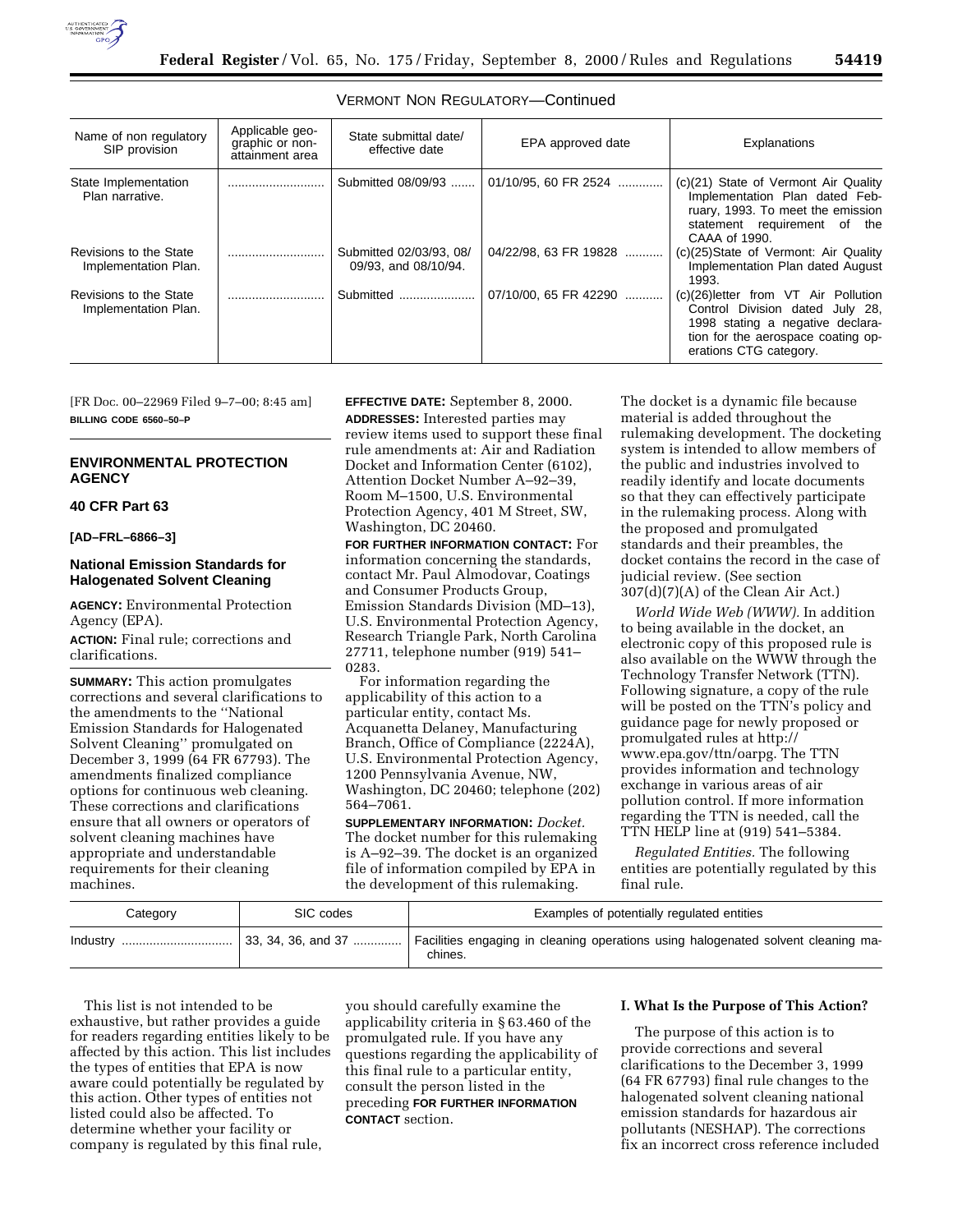in the revised regulatory text and add regulatory language that was inadvertently omitted from the revised regulatory text. The clarifications ensure that the original intent of the revised language is clearly presented. These corrections and clarifications do not change any requirements for any sources.

# **II. What Corrections and Clarifications Are Included in This Action?**

# *A. Corrected Cross Reference to § 63.463(g)(3)(vii) and Clarification to § 63.463(h)(2)(v)*

Section 63.463(g)(3)(vii), which outlines requirements for continuous web cleaning machines that use an exhaust within the machine, included an incorrect cross reference. The reference to the carbon adsorber requirements of paragraph (e)(2)(ii) is a typographical error and should read (e)(2)(vii). This error is being corrected in today's action.

In addition, as stated in the December 3, 1999 **Federal Register** document preamble (64 FR 67795), EPA intended this section to allow for a carbon adsorption (CAD) system that meets either the 100 parts per million standard (*i.e.,* § 63.463(e)(2)(vii)) or the 70 percent efficient system (*i.e.,* § 63.463(g)(2)) requirement. Therefore, the reference to the 70 percent efficient system requirement has been added to § 63.463(g)(3)(vii).

Section  $63.463(h)(2)(v)$  for remote reservoir continuous web cleaning machines was intended by EPA to be a parallel requirement to § 63.463(g)(3)(vii) for other continuous web cleaning machines. The reference in § 63.463(g)(3)(vii) to the CAD requirements was correct in the December 3, 1999 **Federal Register** amendments. However, the reference to the exhaust requirements could be misinterpreted. Therefore, EPA is making the same clarifying revisions to reference the 70 percent efficient system requirements in  $\S 63.463(h)(2)(v)$  as discussed above.

### *B. Clarification That § 63.463(e)(2)(vii) Applies to All Exhausts Within a Machine*

The language in  $\S 63.463(e)(2)(vii)$  is being modified to be parallel to the language in  $\S 63.463(g)(3)(vii)$  and  $§ 63.463(h)(2)(v)$ . This clarifies EPA's intent that all exhausts within any cleaning machine are required to be vented to a properly operated and maintained CAD system.

## *C. Addition of Exemption for Steam-Heated Units*

In Section III.B of the December 3, 1999 **Federal Register** preamble (64 FR 67796), EPA stated that steam-heated units would no longer be required to have a device that shuts off the sump heat if the level drops to the sump heat coils. The EPA inadvertently omitted this change to  $\S 63.463(a)(4)$  from the promulgated changes. This omission has been corrected. In addition, a similar exclusion has been added to the parallel requirements for continuous web cleaning machines.

### *D. Clarification That the New Alternative Standard Applies to Entire Cleaning Systems*

When developing the alternative standard for continuous web cleaning machines in § 63.463(d), EPA considered whether the option should apply to single or multiple continuous web cleaning machines. The EPA understood that some systems exist that would make compliance on an individual basis difficult or unnecessarily burdensome. For example, EPA learned of situations where more than one continuous web cleaning machine was routed through a single CAD system. The EPA did not want to preclude the use of such systems when they could comply with the maximum achievable control technology standard.

The compliance method included in § 63.465(g) was selected because it allowed for a determination of overall control efficiency of a system, whether that system comprised one or multiple continuous web cleaning machines. The ability to use Equation 8 in § 63.465(h)(1) for an entire system is clarified in § 63.464(d). In addition, the definitions of the variables for Equation 8 in § 63.465(h)(1) have been corrected to read ''solvent cleaning system'' instead of ''solvent cleaning machine.''

# *E. Clarification of the Term R*i *in Equation 8*

The term  $R_i$  in Equation 8 of §63.465 has been clarified in this action. The intent of the term, Ri, in the original equation was to represent the amount of chlorinated solvent recovered by the CAD system and recycled through the solvent cleaning system. This amount divided by the total usage in the system (*i.e.,* the denominator of Equation 8 of § 63.465) provides an overall cleaning system control efficiency.

Through some questions from industry since the December 3, 1999 amendments were published, it has become apparent to EPA that the term

may be confusing. Some have questioned whether this term was meant to cover all solvent that is recirculated through the system, including liquid recycled through a distillation unit and solvent recovered from the CAD system. It was never EPA's intent that  $R_i$  be interpreted to be the total amount of solvent recirculated through a system. Therefore, EPA has clarified the definition of the term  $R_i$  by changing the phrase ''solvent recycled'' to the phrase ''solvent recovered from the CAD system and recycled.''

### *F. Clarification of § 63.465(b)*

The EPA is modifying § 63.465(b) to remove an unnecessary cross reference to § 63.465(f). This reference is unnecessary since § 63.465(b) only refers to sources complying with the alternative standards of § 63.464, while paragraph (f) of § 63.465 includes requirements that only apply to sources complying with the standards in § 63.463.

### *G. Addition of References to § 63.463(h) in § 63.463(e)*

The EPA inadvertently excluded references to paragraph § 63.463(h), which includes the requirements for remote-reservoir continuous web cleaning machines, in the paragraphs that discussed the requirements for squeegee systems, air-knife systems, and combine squeegee and air-knife systems in § 63.463(e). The EPA has corrected this oversight in today's action by revising the introductory paragraph to  $§ 63.463(e)(ix), (x), and (xi) to include a$ reference to  $\S 63.463(h)$ .

### **III. Impacts**

The changes contained in these final rule amendments are corrections and clarifications and do not change the intended coverage of the halogenated solvent cleaning NESHAP (40 CFR part 63, subpart T). These changes will not affect the estimated emissions reductions or the control costs for these standards. These clarifications and corrections should make it easier for owners and operators of affected sources and for local and State authorities to understand and implement the requirements in 40 CFR part 63, subpart T.

#### **IV. Administrative Requirements**

# *A. Executive Order 12866, Regulatory Planning and Review*

Under Executive Order 12866 (58 FR 51735, October 4, 1993), EPA must determine whether the regulatory action is ''significant'' and therefore subject to review by the Office of Management and Budget (OMB) and the requirements of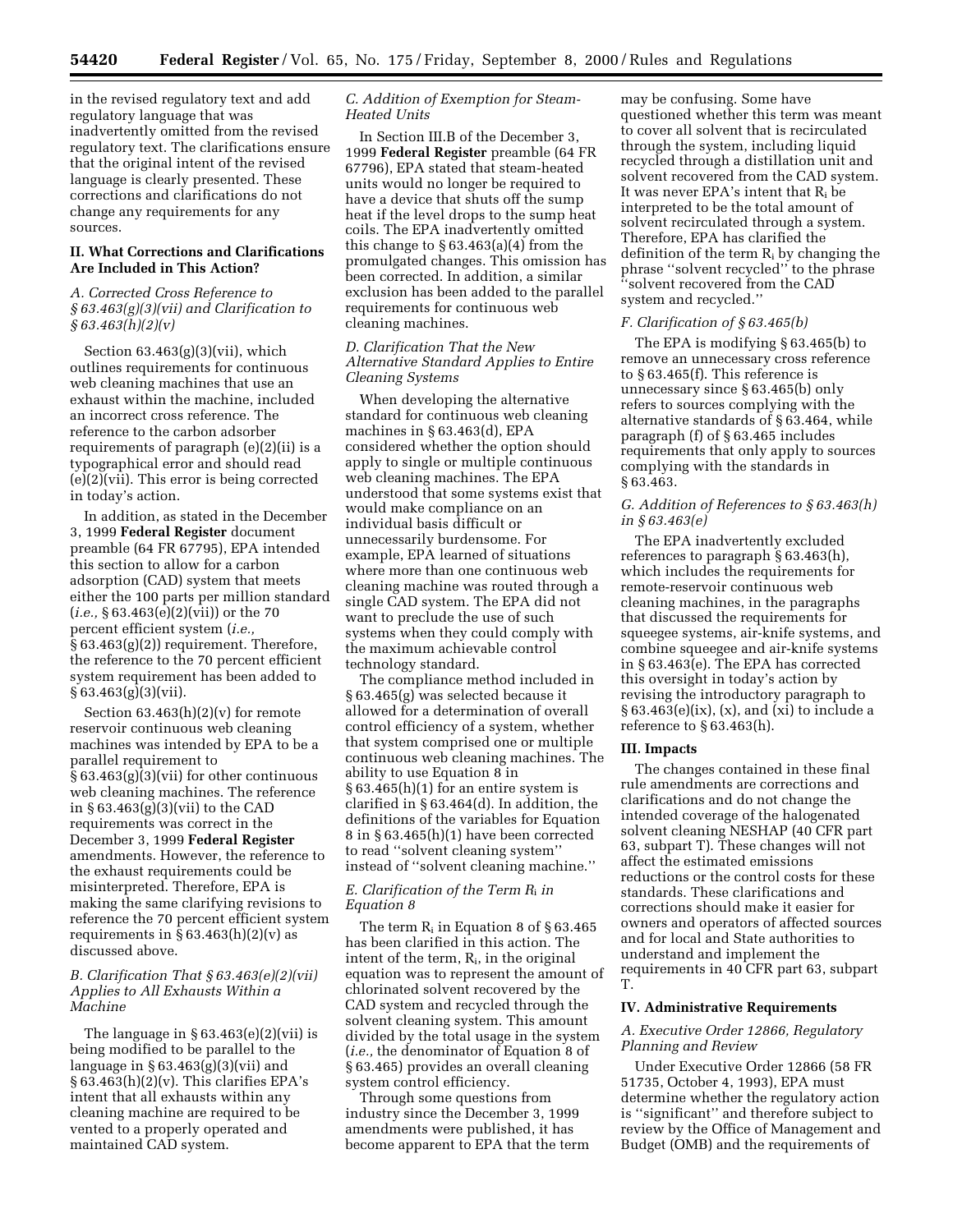the Executive Order. The Executive Order defines ''significant regulatory action'' as one that is likely to result in a rule that may:

(1) Have an annual effect on the economy of \$100 million or more or adversely affect in a material way the economy, a sector of the economy, productivity, competition, jobs, the environment, public health or safety, or State, local, or tribal governments or communities;

(2) Create a serious inconsistency or otherwise interfere with an action taken or planned by another agency;

(3) Materially alter the budgetary impact of entitlements, grants, user fees, or loan programs, or the rights and obligations of recipients thereof; or

(4) Raise novel legal or policy issues arising out of legal mandates, the President's priorities, or the principles set forth in the Executive Order.

Pursuant to the terms of Executive Order 12866, it has been determined that this final rule does not qualify as a ''significant regulatory action'' under the terms of Executive Order 12866 and, therefore, is not subject to review by OMB.

### *B. Executive Order 13132 (Federalism)*

Executive Order 13132, entitled ''Federalism'' (64 FR 43255, August 10, 1999), requires EPA to develop an accountable process to ensure ''meaningful and timely input by State and local officials in the development of regulatory policies that have federalism implications.'' ''Policies that have federalism implications'' is defined in the Executive Order to include regulations that have ''substantial direct effects on the States, on the relationship between the national government and the States, or on the distribution of power and responsibilities among the various levels of government.''

Under section 6 of Executive Order 13132, EPA may not issue a regulation that has federalism implications, that imposes substantial direct compliance costs, and that is not required by statute, unless the Federal government provides the funds necessary to pay the direct compliance costs incurred by State and local governments, or EPA consults with State and local officials early in the process of developing the proposed regulation. The EPA also may not issue a regulation that has federalism implications and that preempts State law unless the Agency consults with State and local officials early in the process of developing the proposed regulation.

This final rule will not have substantial direct effects on the States, on the relationship between the national

government and the States, or on the distribution of power and responsibilities among the various levels of government, as specified in Executive Order 13132. This final rule only provides amendments to ensure that all owners or operators of solvent cleaning machines have appropriate and attainable requirements for their cleaning machines. Thus, the requirements of section 6 of the Executive Order do not apply to this rule.

# *C. Executive Order 13084, Consultation and Coordination With Indian Tribal Governments*

Under Executive Order 13084, EPA may not issue a regulation that is not required by statute, that significantly or uniquely affects the communities of Indian tribal governments, and that imposes substantial direct compliance costs on those communities, unless the Federal government provides the funds necessary to pay the direct compliance costs incurred by the tribal governments, or EPA consults with those governments.

If EPA complies by consulting, Executive Order 13084 requires EPA to provide to OMB, in a separately identified section of the preamble to the rule, a description of the extent of EPA's prior consultation with representatives of affected tribal governments, a summary of the nature of their concerns, and a statement supporting the need to issue the regulation.

In addition, Executive Order 13084 requires EPA to develop an effective process permitting elected officials and other representatives of Indian tribal governments ''to provide meaningful and timely input in the development of regulatory policies on matters that significantly or uniquely affect their communities.''

These final rule amendments do not impose any duties or compliance costs on Indian tribal governments. Further, the final rule amendments provided herein do not significantly alter the control standards imposed by the halogenated solvent cleaning NESHAP for any source, including any that may affect communities of the Indian tribal governments. Hence, today's final rule amendments do not significantly or uniquely affect the communities of Indian tribal governments. Accordingly, the requirements of section 3(b) of Executive Order 13084 do not apply.

### *D. Executive Order 13045, Protection of Children From Environmental Health Risks and Safety Risks*

Executive Order 13045, ''Protection of Children from Environmental Health

Risks and Safety Risks'' (62 FR 19885, April 23, 1997) applies to any rule that: (1) Is determined to be ''economically significant'' as defined under Executive Order 12866; and (2) concerns an environmental health or safety risk that EPA has reason to believe may have a disproportionate effect on children. If the regulatory action meets both criteria, EPA must evaluate the environmental health or safety effects of the planned rule on children, and explain why the planned regulation is preferable to other potentially effective and reasonably feasible alternatives considered by the Agency.

The EPA interprets Executive Order 13045 as applying only to those regulatory actions that are based on health or safety risks, so that the analysis required under section 5–501 of the Executive Order has the potential to influence the regulation. These final rule amendments are not subject to Executive Order 13045 because they are not an ''economically significant'' regulatory action as defined by Executive Order 12866 and are based on technology performance rather than health or risks that may disproportionately affect children.

#### *E. Unfunded Mandates Reform Act of 1995*

Title II of the Unfunded Mandates Reform Act of 1995 (UMRA), Pub. L. 104–4, establishes requirements for Federal agencies to assess the effects of their regulatory actions on State, local, and tribal governments and the private sector. Under section 202 of the UMRA, EPA generally must prepare a written statement, including a cost-benefit analysis, for proposed and final rules with ''Federal mandates'' that may result in expenditures to State, local, and tribal governments, in aggregate, or by the private sector, of \$100 million or more in any 1 year.

Before promulgating an EPA rule for which a written statement is needed, section 205 of the UMRA generally requires EPA to identify and consider a reasonable number of regulatory alternatives and adopt the least-costly, most cost-effective, or least-burdensome alternative that achieves the objectives of the rule. The provisions of section 205 do not apply when they are inconsistent with applicable law. Moreover, section 205 allows EPA to adopt an alternative other than the leastcostly, most cost-effective, or leastburdensome alternative if the Administrator publishes with the final rule an explanation why that alternative was not adopted.

Before EPA establishes any regulatory requirements that may significantly or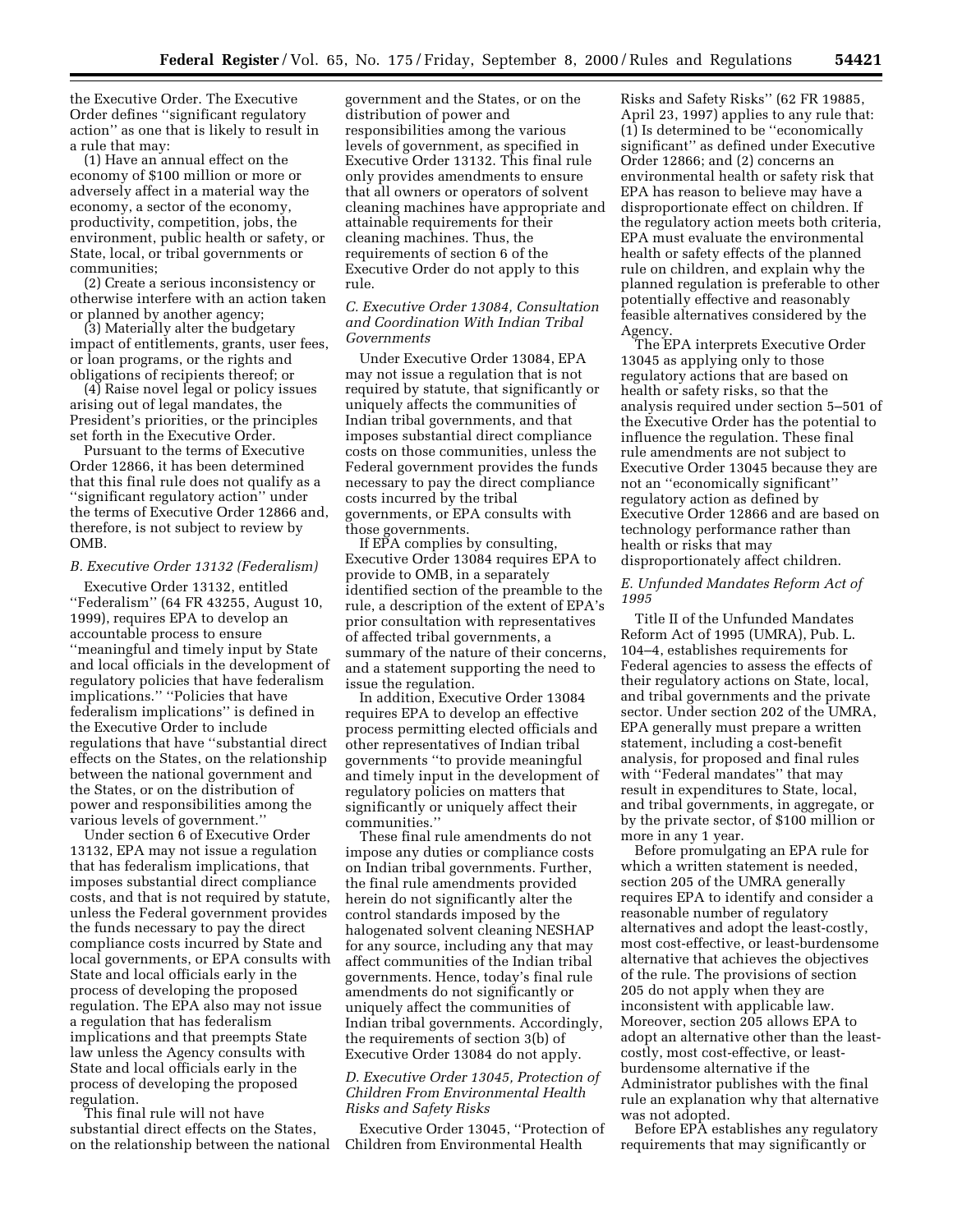uniquely affect small governments, including tribal governments, it must have developed under section 203 of the UMRA a small government agency plan. The plan must provide for notifying potentially affected small governments, enabling officials of affected small governments to have meaningful and timely input in the development of EPA regulatory proposals with significant Federal intergovernmental mandates, and informing, educating, and advising small governments on compliance with the regulatory requirements.

The EPA has determined that these final rule amendments do not contain a Federal mandate that may result in expenditures of \$100 million or more for State, local, and tribal governments, in the aggregate or the private sector in any 1 year, and that these final rule amendments do not significantly or uniquely impact small governments, because they contain no requirements that apply to such governments or impose obligations upon them. The EPA has not prepared a budgetary impact statement or specifically addressed the selection of the least-costly, most costeffective, or least-burdensome alternative.

In addition, because small governments will not be significantly or uniquely affected by these final rule amendments, the EPA is not required to develop a plan with regard to small governments. Therefore, the requirements of the UMRA do not apply.

# *F. Regulatory Flexibility Act (RFA), as Amended by the Small Business Regulatory Enforcement Fairness Act of 1996 (SBREFA), 5 U.S.C. 601, et seq.*

The RFA requires EPA to give special consideration to the effect of Federal regulations on small entities and to consider regulatory options that might mitigate any such impacts. The EPA must prepare a regulatory flexibility analysis unless EPA certifies that the rule will not have a ''significant impact on a substantial number of small entities.'' Small entities include small businesses, small not-for-profit enterprises, and small government jurisdictions.

These final rule amendments would not have a significant impact on a substantial number of small entities because they clarify and make corrections to the promulgated halogenated solvent cleaning NESHAP, but impose no additional regulatory requirements on owners or operators of affected sources.

### *G. Paperwork Reduction Act*

The Information Collection Request (ICR) was submitted to the OMB under the *Paperwork Reduction Act* (44 U.S.C. 3501, *et seq.*) at the time this rule was originally promulgated. These final rule amendments to the halogenated solvent cleaning NESHAP will have no impact on the information collection burden estimates made previously. Therefore, the ICR has not been revised.

### *H. National Technology Transfer and Advancement Act*

Section 12(d) of the National Technology Transfer and Advancement Act of 1995 (NTTAA), Pub. L. 104–113, section 12(d) (15 U.S.C. 272 note), directs all Federal agencies to use voluntary consensus standards in their regulatory and procurement activities unless to do so would be inconsistent with applicable law or otherwise impractical. Voluntary consensus standards are technical standards (e.g., material specifications, test methods, sampling procedures, business practices, etc.) that are developed or adopted by one or more voluntary consensus standards bodies. The NTTAA directs EPA to provide Congress, through annual reports to OMB, with explanations when EPA does not use available and applicable voluntary consensus standards. This action does not involve the proposal of any new technical standards.

#### *I. Congressional Review Act*

The Congressional Review Act, 5 U.S.C. 801, *et seq.*, as added by the SBREFA, generally provides that before a rule may take effect, the agency promulgating the rule must submit a rule report, which includes a copy of the rule, to each House of the Congress and to the Comptroller General of the United States. The EPA will submit a report containing this final rule and other required information to the United States Senate, the United States House of Representatives, and the Comptroller General of the United States prior to publication of this rule in the **Federal Register**. A major rule cannot take effect until 60 days after it is published in the **Federal Register**. These final amendments are not a ''major rule'' as defined by 5 U.S.C. 804(2).

# **List of Subjects in 40 CFR Part 63**

Environmental protection, Air pollution control, Continuous web cleaning, Film cleaning, Halogenated solvent cleaning machines, Hazardous substances.

Dated: August 29, 2000.

**Robert D. Brenner,**

*Acting Assistant Administrator for Air and Radiation.*

For the reasons set out in the preamble, title 40, chapter I, part 63 of the Code of Federal Regulations is amended as follows:

# **PART 63—[AMENDED]**

1. The authority for part 63 continues to read as follows:

**Authority:** 42 U.S.C. 7401, *et seq.*

# **Subpart T—National Emission Standards for Halogenated Solvent Cleaning**

2. Section 63.463 is amended by:

a. Revising paragraph (a)(4);

b. Revising paragraph (d)(10);

c. Revising paragraphs (e) introductory text, (e)(2)(vii) introductory text, (ix) introductory text, (x) introductory text, and (xi) introductory text;

d. Revising paragraphs (g)(3)(iv) and (vii); and

e. Revising paragraph (h)(2)(v). The revisions read as follows:

#### **§ 63.463 Batch vapor and in-line cleaning machine standards.**

 $(a) * * * *$ 

(4) Each vapor cleaning machine shall be equipped with a device that shuts off the sump heat if the sump liquid solvent level drops to the sump heater coils. This requirement does not apply to a vapor cleaning machine that uses steam to heat the solvent.

\* \* \* \* \*

(d) \* \* \*

(10) Each operator of a solvent cleaning machine shall complete and pass the applicable sections of the test of solvent cleaning procedures in appendix A to this part if requested during an inspection by the Administrator.

\* \* \* \* \* (e) Each owner or operator of a solvent cleaning machine complying with paragraph (b), (c), (g), or (h) of this section shall comply with the requirements specified in paragraphs  $(e)$  $(1)$  through  $(4)$  of this section.

\* \* \* \* \* (2) \* \* \*

(vii) If a carbon adsorber in conjunction with a lip exhaust or other exhaust internal to the cleaning machine is used to comply with these standards, the owner or operator shall comply with the following requirements:

\* \* \* \* \* (ix) If a squeegee system is used to comply with the continuous web